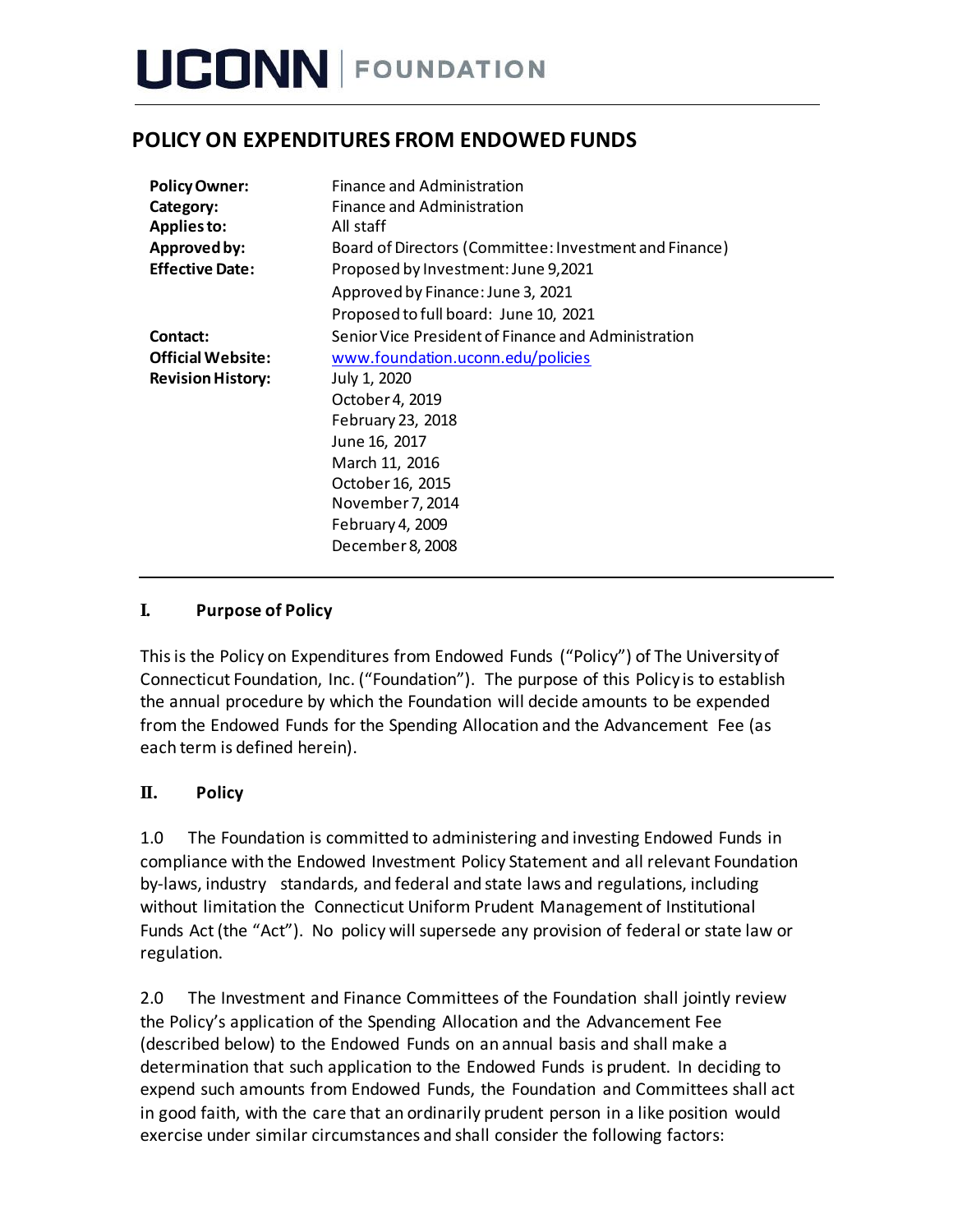- a) The duration and preservation of the Endowed Funds;
- b) The purposes of the Foundation and the Endowed Funds including, without limitation, spending needs identified by the University program benefitting from the Endowed Funds;
- c) General economic conditions;
- d) The possible effect of inflation or deflation;
- e) The expected total return from income and the appreciation/depreciation of investments;
- f) Other resources of the Foundation; and
- g) The investment policy of the Foundation.

The Foundation has a duty under the Act to maintain the long-term purchasing power of each Endowed Fund and in accordance with that duty will record the historic dollar value ("HDV") of each Endowed Fund as a benchmark by which to measure each fund's performance. The Foundation shall also institute such procedures as are reasonably calculated to identify any individual Endowed Fund, the long-term purchasing power of which hasthe potential to be significantly impaired bycontinued application of this Policy and present a strategy for remedying such impairment to the Investment and Finance Committees, jointly, of the board of directors of the Foundation (the "Board").

3.0 The Foundation will in good faith regularly make information available to donors and potential donors concerning this Policy.

### **III. Calculation Method and Underwater Fund Analysis**

1.0 Expenditures from Endowed Funds for the Spending Allocation and the Advancement Fee shall be calculated as described below. Such expenditures maybe made regardless of whether an Endowed Fund has sufficient current period and/or accumulated net investment returns to support such allocation unless a determination has been made pursuant to Section II above to limit or withhold such payments with respect to a particular Endowed Fund.

In the event that the sum of the calculated Spending Allocation plus the calculated Advancement Fee ("Total Endowment Expenditures") isless than three percent (3%) or greater than six and one-half percent (6.50%) of the current market value of the Endowed Funds, then the Spending Allocation and the Advancement Fee will be proportionally increased or decreased such that the Total Endowment Expendituresis increased to three percent (3%) or reduced to six and one-half percent (6.50%) accordingly.

a) Spending Allocation

The amount of funds allocated for expenditure for the purposes for which an Endowed Fund was established by the donor ("Spending Allocation") will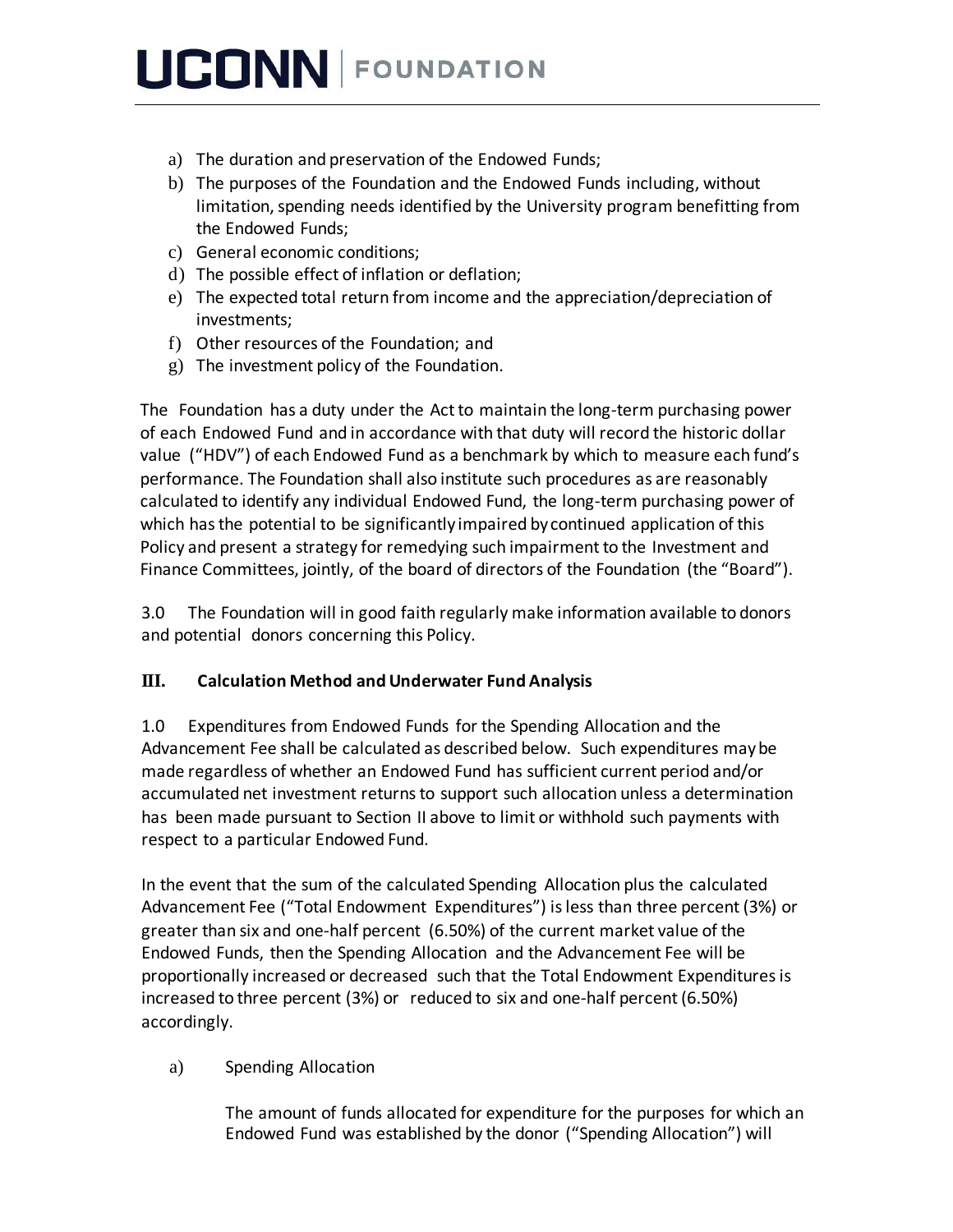equal 4% annually (1% per quarter) of the rolling prior 12-quarter average Unitized Market Value of the long-term pooled investment portfolio multiplied by the number of units held by each Endowed Fund at the end of the quarter. The Spending Allocation will be transferred to the Endowed Fund spending account in quarterly installments on the first day of each quarter following the calculation.

#### b) Advancement Fee

The amount of funds allocated for expenditure for administrative costs related to investment and administration of the Endowed Funds and operating expenses that support the Foundation's mission ("Advancement Fee") will equal one and three-quarter percent (1.75%) annually (.4375% per quarter) calculated based on the rolling prior twelve (12) quarter average Unitized Market Value of the long-term pooled investment portfolio multiplied by the number of units held by each Endowed Fund at the end of the quarter. The full Advancement Fee, as calculated, will be transferred to the Foundation's operating funds in quarterly installments on the first day of each quarter in the fiscal year beginning on the July 1<sup>st</sup> following the calculation.

2.0 The Foundation may decide to spend from Endowed Funds, even to the extent of expending a portion of the fund which constitutes HDV, in accordance with its expenditure policies; provided, such spending is part of a purposeful, prudent, and documented strategy to maintain the long-term purchasing power of such funds.

In the event an Endowed Fund is Underwater (as defined herein), an analysis of the Endowed Fund will be undertaken to decide if any Spending Allocation or Advancement Fee distributions will be permitted. The analysis will occur at least annually and will consider the factors set forth in Section II(2.0) above and following:

- a) Level of impairment of the Endowed Fund;
- b) Discussion with the University signatory authorized to disburse the Endowed Funds about the purpose of the Endowed Fund and needs of the benefiting program;
- c) Cash balance available in the affected Endowed Fund for use for the purposes of such Endowed Fund; and
- d) Availability of any temporary alternative funding sources at the University that could be used to support the same purposes as the Endowed Fund.

If the Foundation's Underwater analysis determines a distribution is prudent then the Spending Allocation and Advancement Fee will be permitted, except as other prohibited in Section IV.(4.0) below.

### **IV. Exceptions**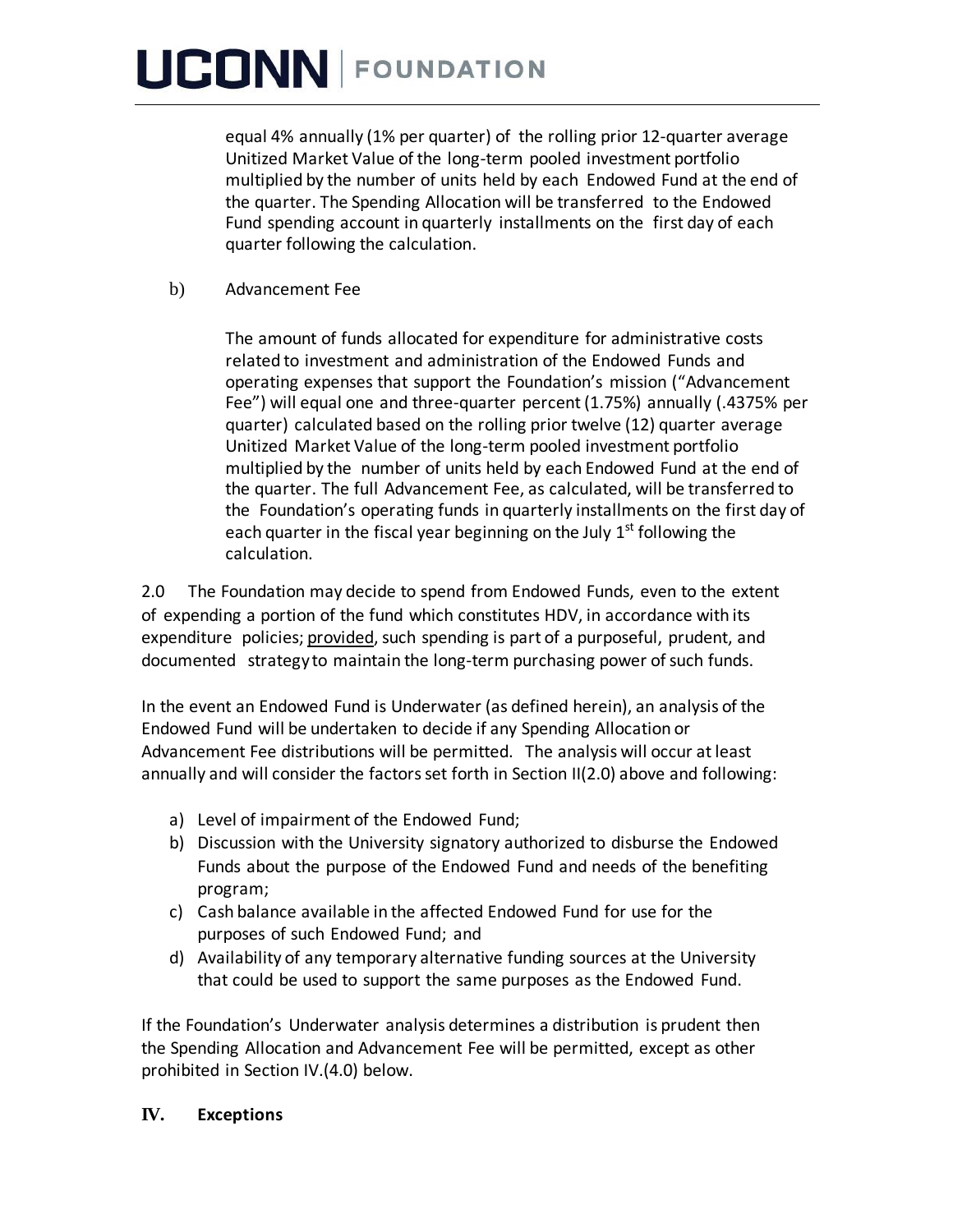The following exceptions to this Policy shall apply:

1.0 The Spending Allocation will not be calculated as set forth above for Endowed Funds established pursuant to a Gift Instrument which by its termsspecifies a different spending method provided, however, that any Gift Instrument to which the Foundation is a party shall conform to this Policy unless an exception in granted as provided herein.

2.0 The Advancement Fee will not be assessed asset forth above for Endowed Funds: (i) established pursuant to a Gift Instrument which by its terms does not permit the assessment of such fees provided, however, that any Gift Instrument to which the Foundation is a party shall conform to this Policy unless an exception in granted as provided herein; and (ii) for new giftsfrom large Private Foundations (as defined herein) the governing boards of which prohibit the assessment of fees as an established organizational policywhich can be documented in writing.

3.0 Spending Allocation and Advancement Fee will not be calculated, assessed, or distributed until the Endowed Fund has participated in the long-term pooled investment portfolio for two (2) quarters. A donor may request a longer period before distribution of a Spending Allocation, but the request must be approved by the Foundation's Senior Vice President of Finance and Administration and the University signatory authorized to disburse the funds.

4.0 Neither the Spending Allocation nor the Advancement Fee will be calculated, assessed, or distributed from Endowed Funds that are Underwater by greater than fifteen percent (15%) at the end of any quarter during the fiscal year. Exceptions to this requirement are intended to be extremely rare and can only be granted with the joint approval of the Provost and the Foundation's Senior Vice President of Finance and Administration. All approved exceptions under this Section IV(4.0) shall be reported to the Finance and Investment Committees at each of their next regular meetings.

5.0 The Spending Allocation will not be calculated or distributed if the Foundation approves a request by the University signatory authorized to disburse the funds to waive the Spending Allocation for a specific period. Such requests must be made each year in writing on or before June 30th and may not be applied to prior fiscal years. In approving or denying a request to waive the Spending Allocation the Foundation will consider the factors listed in Section II(2.0) above as well as (i) the cash balance available in the affected Endowed Fund for use for the purposes of such Endowed Fund and (ii) the availability of any temporary alternative funding sources at the University that could be used to support the same purposes as the Endowed Fund. The Senior Vice President for Finance and Administration will review the waiver request process with all signatories and will make determinationsregarding the approval of any requested waivers on an annual basis.

6.0 All other exceptions to this Policy must be approved by both the Investment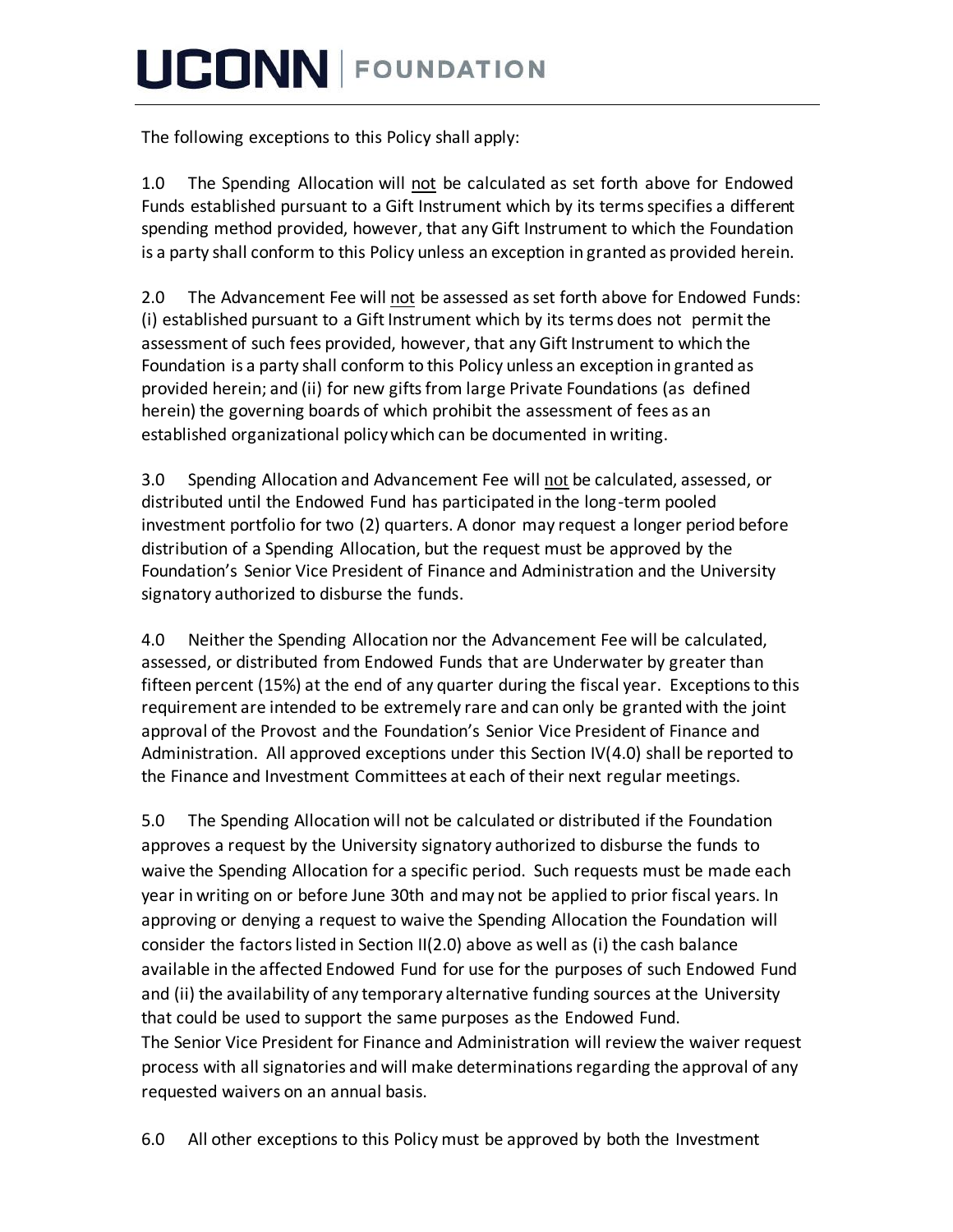Committee and Finance Committee of the Board upon the recommendation of the Foundation President and in consideration of the factors described in this Policy including, without limitation, Section II above. In making any such exceptions related to the Advancement Fee, the Investment and Finance Committee may also consider if there issubstantial potential for developing a long-term funding relationship with the donor requesting the exception and if the gift's designated use is compatible with the University's organizational priorities. Exceptions to this Policy under this Section IV(6.0) should be granted in only the rarest of circumstances.

### **V. Applicability**

This Policy appliesto all Endowed Funds administered, held, and invested at or by the Foundation. This Policy also applies to University Endowed Funds invested by the Foundation pursuant to the First Amended and Restated Master Agreement executed between the University and Foundation and effective July 1, 2020, as amended from time to time.

## **VI. Definitions**

"Endowed Fund" means a Foundation fund or any part thereof not wholly expendable by the Foundation on a current basis under the terms of a gift instrument. Except as provided herein, the term does not include assets of the Foundation designated as an endowment fund for its own use (typically referred to as quasi-endowment funds). A fund will be classified as an Endowed Fund when the fund's principal account is equal to or greater than the minimum needed to establish an endowment under the Foundation's *Named Gift Guidelines*, as amended from time to time. Funds will participate in the longterm investment portfolio the quarter following being classified as an endowment.

"Gift Instrument" means a record or records, including a solicitation, under which property is granted to, transferred to, or held by the Foundation as a Foundation fund.

"Historic Dollar Value" meansthe value of the donor's original gift to an Endowed Fund and any subsequent donations thereto.

"Unitized Market Value" meansfair value of the investment assets within the long-term pooled investment portfolio divided by the number of units in such pool.

"Underwater" means the fair value of an Endowed Fund is less than its Historic Dollar Value.

### **VII. Responsibilities**

The Investment and Finance Committees of the Board are responsible in good faith for prudently developing and regularly reviewing the Policy on Expenditures from Endowed Funds and the Senior Vice President of Finance and Administration is responsible for implementing this Policy.